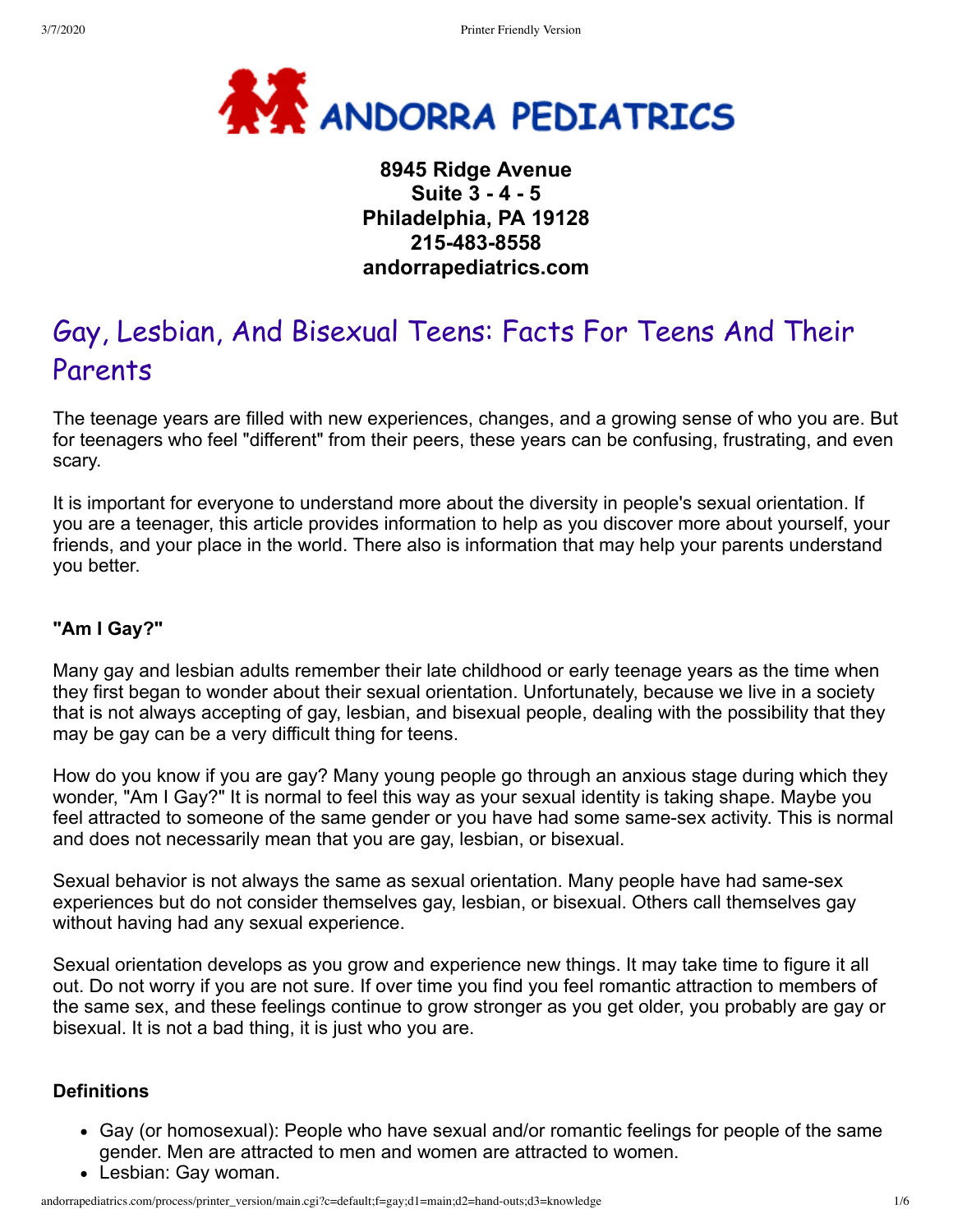- Straight (or heterosexual): People who have sexual and/or romantic feelings for people of the opposite gender. Men are attracted to women and women are attracted to men.
- Bisexual (or bi): People who have sexual and/or romantic feelings for both men and women.
- Sexual orientation:How an individual is physically and emotionally attracted to other males and females.

### **You Are Not Alone**

Some estimates say that about 10% of the population is gay. You cannot tell by looking at people whether they are gay. Gay people are all shapes, sizes, and ages. They have many types of racial and ethnic backgrounds.

Pay no attention to stereotypes. Just because a boy has some feminine qualities or a girl acts somewhat masculine does not mean that he or she is gay. Most gay males and females look and act just like their straight peers.

# **"Am I Normal?"**

First, homosexuality is not a mental disorder. The American Psychiatric Association confirmed this in 1974. The American Psychological Association and the American Academy of Pediatrics agree that homosexuality is not an illness or disorder, but a form of sexual expression.

No one knows what causes a person to be gay, bisexual, or straight. There probably are a number of factors. Some may be biological. Others may be psychological. The reasons can vary from one person to another. The fact is, you do not choose to be gay, bisexual, or straight.

# **Talking About It**

Most people find that it is hard to start talking about their sexual feelings and attractions, but in the long run, it feels better if you do not keep these important feelings a secret. You do not have to know that you are lesbian, gay, or bisexual before you talk to people about your feelings. Remember that the process of sharing what you are feeling is different for every person. Start with people you trust the most. This may include the following:

- Close friends
- Gay, lesbian, or bisexual friends
- Parents
- Close family members
- Your pediatrician
- A teacher, school counselor, coach, or other adult mentor
- A minister, priest, rabbi, or spiritual advisor
- A local gay, lesbian, and bisexual support group

The important thing is to find someone you trust with whom you can talk about your thoughts and worries.

# **Coming Out**

Because of the negative feelings some people have about homosexuality, "coming out of the closet," or revealing your sexual orientation, can be difficult. Some people wrestle with revealing their identity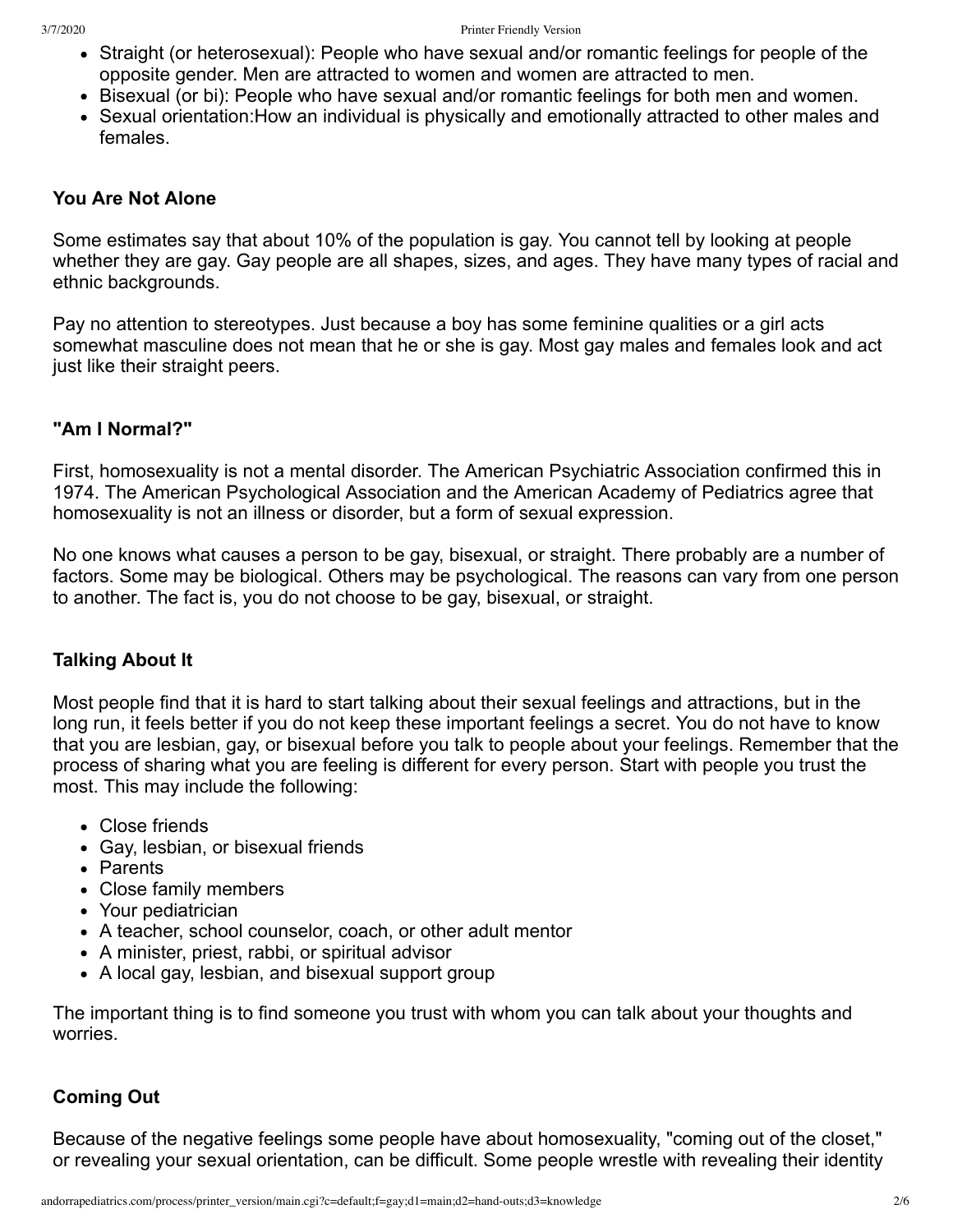for years before finally deciding to do so. Others keep their sexual orientation a secret for their entire lives.

Talk to other gay friends about their "coming out" experiences. This may help you know what to expect. Gay youth organizations also can be a great source of support. See the end of this article for a list of such groups.

If you do know that you are gay, lesbian, or bisexual, do not feel pressured to "come out" before you are ready. On the other hand, keeping your identity a secret can be a burden. It is up to you to decide the best time to share your sexual orientation with your family and friends.

Telling your family and friends that you are gay probably will not be easy. Your family may respond well. But most parents picture a traditional future for their child. News that their child is gay may require them to rethink a whole new future.

Choose a good time and place to tell your family. If this information comes out during a family conflict or crisis, it may be even harder for your parents to accept it.

Be prepared for a variety of reactions including shock, denial, anger, guilt, sadness, and even rejection. Remember, you have had time to accept your identity. Give your family and friends time, too. Keep in mind that you can help them by being open, honest, and patient.

Often family and friends will be relieved that you have helped them to understand you better. Whether right away, or after some time, they may be happy to help you sort out your sexual orientation and how it affects your life.

# **Health Concerns For Gay And Lesbian Youth**

Gay, lesbian, and bisexual teens are not the only ones who need to be concerned about their health. All teens need to be aware of what can happen if they are sexually active, use drugs, or engage in other risky behaviors.

**Sexual activity:** You do not have to have sex to be aware of your sexual identity. Most teenagers, whether they are gay, lesbian, bisexual, or straight, are not sexually active. In fact, not having sex is the only way to protect yourself completely against sexually transmitted diseases (STDs). But if you choose to have sex, make sure you know the risks and how to protect yourself.

Gay and bisexual males must be particularly careful and always use latex condoms. Using condoms is the only way to protect against human immunodeficiency virus (HIV)/ acquired immune deficiency syndrome (AIDS) and many other diseases that are spread during anal, vaginal, or oral intercourse. Condoms also help to prevent pregnancy during vaginal intercourse.

Lesbians and bisexual females also must always use protection such as latex dental dams and condoms to avoid sexually transmitted diseases and unplanned pregnancies. Avoid risky sexual practices like using alcohol and drugs before or during sex, having unknown sexual partners, or having sex in unfamiliar or public places.

Regular health examinations are crucial. Ask your pediatrician if you have questions or concerns about STDs or other health issues. Make sure all of your immunizations are upto-date. Check that you have had three doses of the hepatitis B vaccine. Hepatitis B is a virus that can make you very sick. It can be spread through contact with infected blood or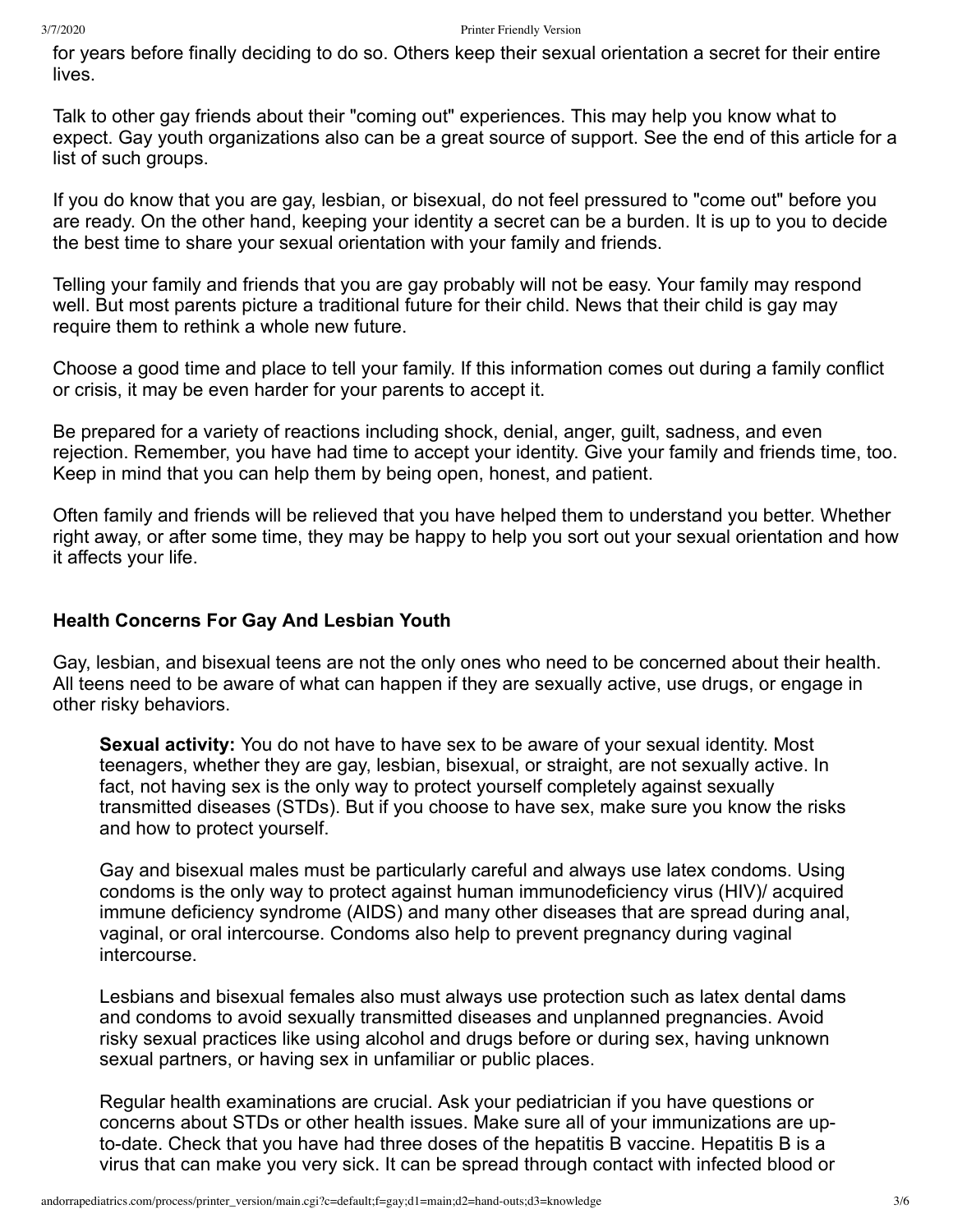other body fluids. This can happen during sexual intercourse or when drug users share needles.

**Substance use:** Being a gay or lesbian teen in our society can be very difficult. Avoid using drugs or alcohol to relieve depression, anxiety, and low self-esteem. Doing so can lead to addiction.

In many communities, bars are popular places for gay and lesbian people to socialize. This increases the pressure to drink and use other drugs.

Drug and alcohol use can lead to unsafe sex. Adopt a drug-free lifestyle and look for other ways to socialize and meet new people.

**Mental health:** Isolation, peer rejection, ridicule, harassment, depression, and thoughts of suicide - any teen may feel these things at some time. However, gay and lesbian youth are more than twice as likely to attempt suicide than straight teenagers. About 30% of those who try to kill themselves actually die.

Gay and lesbian youth who fear rejection or discovery may not know to whom to turn for support. Try your pediatrician, parents, a trusted teacher, or a counselor. Members of the gay, lesbian, and bisexual community, or gay and lesbian youth groups, also can be helpful. They can be a real source of support and a place to find healthy role models.

**Counseling** may be helpful for you if you feel confused about your sexual identity. Avoid any treatments that claim to be able to chance a person's sexual orientation, or treatment ideas that see homosexuality as a sickness.

**Discrimination and violence:** Gay and lesbian youth are at high risk for becoming victims of violence. Studies have found that 30% to 70% of gay youth have experienced verbal or physical assaults in school. They also may be called names, harassed by others, or rejected by friends and family.

There are things you can do to avoid becoming a victim of violence, especially at school.

Talk to a trusted school counselor, administrator, or teacher about any harassment or violence you have experienced at school. You have the right to attend a safe school that is free from discrimination, harassment, violence, and abuse.

# **A Message To Parents: When Your Teenager Is Gay, Lesbian, Or Bisexual**

Each year some parents learn that their son or daughter is gay, lesbian, or bisexual. This news is sometimes difficult. Most parents dream that their child's future will include a traditional marriage and grandchildren. Keep in mind that your son or daughter still can find lifelong companionship and become a parent.

Parents also often have to deal with their own guilt. They may ask themselves questions like, "Did I do anything to cause this?" "Should we have done something differently when he was a child?" "Is it my fault?" Questions like these are common, but do not help.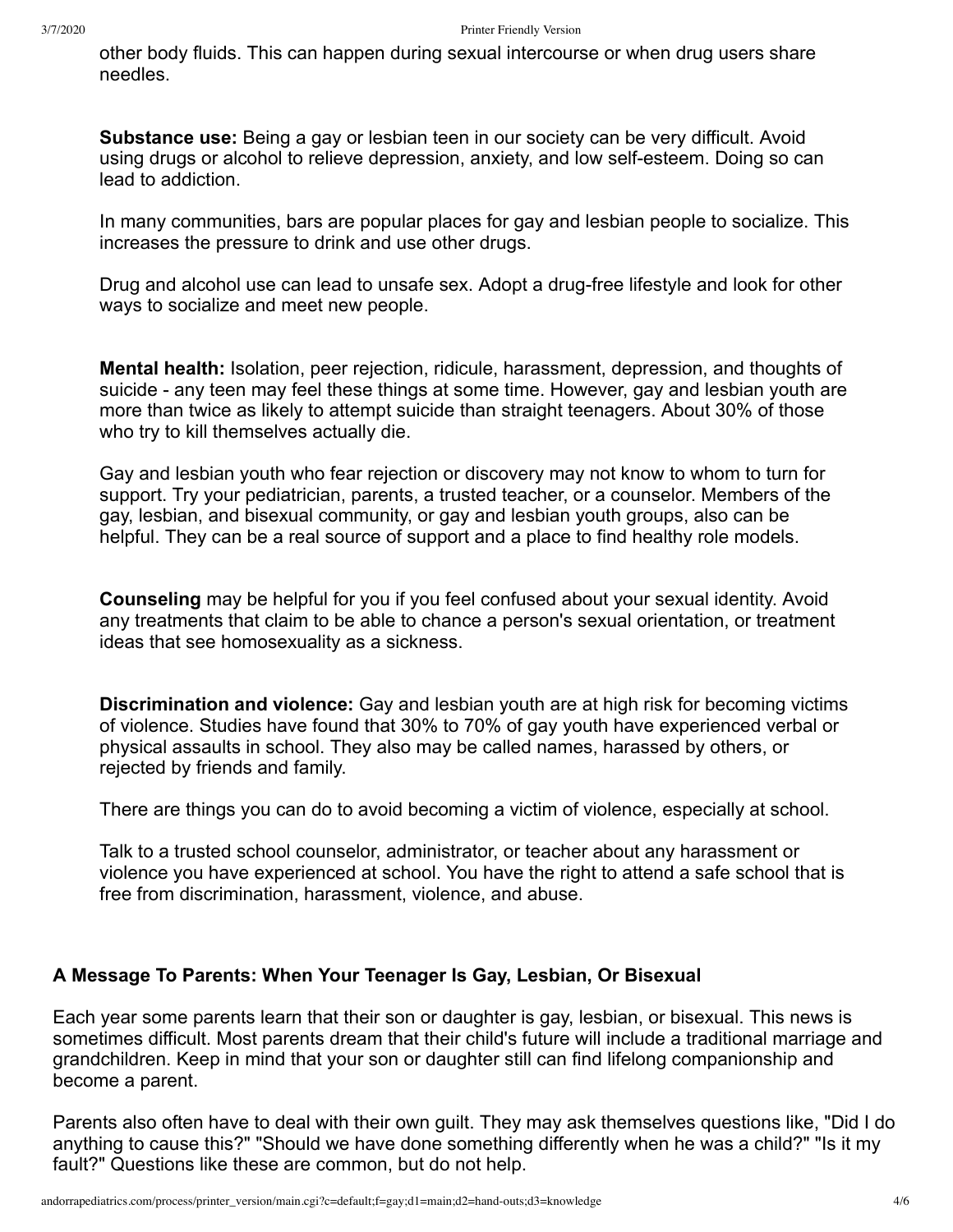Rejecting your child also is not a good response. When gay, lesbian, and bisexual teens make their sexual orientation known, some families reject them. Perhaps that is how you think you would react. But that is the wrong response. It may be very difficult for your teenager to come to terms with her or his sexuality. Your child may find it devastating if you reject her or him at the same time. Your child needs you very much!

So take a deep breath and think. Take a little time to come to grips with your child's sexual orientation. You may need to readjust your dreams for your child's future. You may have to deal with your own negative stereotypes of gay, lesbian, and bisexual people. But you must not reject your teenager for his or her sexual orientation. He or she is still your child and needs your love and support.

Many parents find that it helps to talk to other parents whose children are lesbian, gay, or bisexual. Check the end of this article for information about support groups for parents.

Your teenager did not choose to be gay, lesbian, or bisexual. Accept her or him and be there to help with any problems that arise. Your pediatrician may be able to help you with this new challenge or suggest a referral for counseling.

Get involved in gay/straight alliances at your school (or help form one). These groups can help promote better understanding between gay, lesbian, and bisexual youth, and other students and teachers.

Join a gay youth support group in your community. Encourage your parents to join a support group for parents and family members of gay and lesbian teenagers.

#### **Resources**

Hetrick-Martin Institute for the Protection of Gay and Lesbian Youth 2 Astor Pl New York, NY 10003 212/674-2400 www.hmi.org

Lambda Youth OUTreach www.lambda.org

National Gay and Lesbian Task Force 1700 Kalorama Rd NW Washington, DC 20009-2624 202/332-6483 www.ngltf.org

National Youth Advocacy Coalition 1635 R St NW Suite 300 Washington, DC 20009 202/319-7596 www.nyacyouth.org

OutProud, the National Coalition for Gay, Lesbian, Bisexual and Transgender Youth 369 Third St Suite B-362